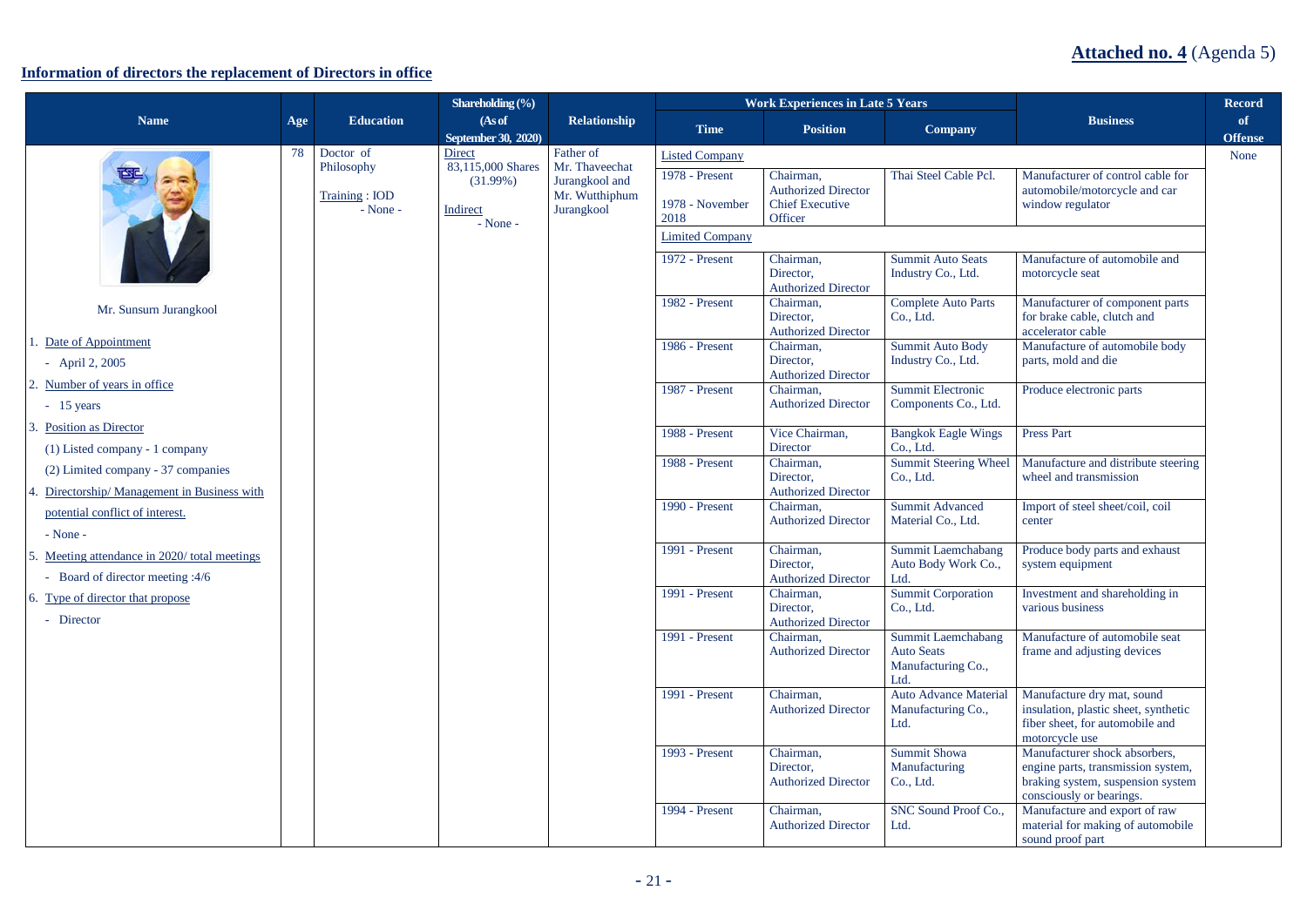|                                       |     |                  | Shareholding $(\% )$ |                     |                            | <b>Work Experiences in Late 5 Years</b> |                                                     |                                                                       | <b>Record</b>  |
|---------------------------------------|-----|------------------|----------------------|---------------------|----------------------------|-----------------------------------------|-----------------------------------------------------|-----------------------------------------------------------------------|----------------|
| <b>Name</b>                           | Age | <b>Education</b> | (As of               | <b>Relationship</b> | <b>Time</b>                | <b>Position</b>                         | Company                                             | <b>Business</b>                                                       | of             |
|                                       |     |                  | September 30, 2020)  |                     |                            |                                         |                                                     |                                                                       | <b>Offense</b> |
| Mr. Sunsurn Jurangkool<br>(Continued) |     |                  |                      |                     | 1994 - Present             | Chairman,<br><b>Authorized Director</b> | Thai Seat Belt Co., Ltd.                            | Manufacture and distribute of seat<br>belts and seat belts cable      |                |
|                                       |     |                  |                      |                     | 1995 - Present             | Chairman,                               | <b>STB Textiles Industry</b>                        | Manufacture of fabric for                                             |                |
|                                       |     |                  |                      |                     |                            | <b>Authorized Director</b>              | Co., Ltd.                                           | automobile use                                                        |                |
|                                       |     |                  |                      |                     | 1995 - Present             | Chairman,<br><b>Authorized Director</b> | Eastern P.U. Foam<br>Industry Co., Ltd.             | Manufacture automobile seat foam                                      |                |
|                                       |     |                  |                      |                     | 1995 - Present             | Chairman,                               | Complete Auto Rubber                                | Manufacture rubber parts for                                          |                |
|                                       |     |                  |                      |                     |                            | Director,                               | Manufacturing Co.,                                  | automotive and electronic industry                                    |                |
|                                       |     |                  |                      |                     |                            | <b>Authorized Director</b>              | Ltd.                                                | and other                                                             |                |
|                                       |     |                  |                      |                     | 1996 - Present             | Chairman,<br>Director,                  | Summit Chugoku Seira<br>Co., Ltd.                   | Manufacture welding nuts for<br>automotive industry                   |                |
|                                       |     |                  |                      |                     | <b>Authorized Director</b> |                                         |                                                     |                                                                       |                |
|                                       |     |                  |                      |                     | 1996 - Present             | Chairman.                               | Summit Kurata                                       | Produce steering columns, Neck                                        |                |
|                                       |     |                  |                      |                     |                            | Director,<br><b>Authorized Director</b> | Manufacturing Co., Ltd.                             | axis drive. Including spare parts<br>and accessories for all kinds of |                |
|                                       |     |                  |                      |                     |                            |                                         | vehicles.                                           |                                                                       |                |
|                                       |     |                  |                      |                     | 1997 - Present             | Chairman,                               | Summit Ansei Auto                                   | Produce car door lock and hood                                        |                |
|                                       |     |                  |                      |                     |                            | Director.<br><b>Authorized Director</b> | Parts Co., Ltd.                                     | lock, tailgate, door lock loop.                                       |                |
|                                       |     |                  |                      |                     | 1997 - Present             | Chairman,                               | <b>Summit Engineering</b>                           | Design & manufacture of various                                       |                |
|                                       |     |                  |                      |                     |                            | Director,                               | Center Co., Ltd.                                    | kinds of die and mold                                                 |                |
|                                       |     |                  |                      |                     | 1998 - Present             | <b>Authorized Director</b><br>Chairman. | <b>Modern Products</b>                              | Manufacture of wood printing and                                      |                |
|                                       |     |                  |                      |                     |                            | Director,                               | Industry Co., Ltd.                                  | coating of auto parts                                                 |                |
|                                       |     |                  |                      |                     |                            | <b>Authorized Director</b>              |                                                     |                                                                       |                |
|                                       |     |                  |                      |                     | 1998 - Present             | Director,<br><b>Authorized Director</b> | Summit Industry<br>(Thailand) Co., Ltd.             | Business rental                                                       |                |
|                                       |     |                  |                      |                     | 1999 - Present             | Director,                               | Adient & Summit Co.,                                | Manufacture of automobile seat                                        |                |
|                                       |     |                  |                      |                     |                            | <b>Authorized Director</b>              | Ltd.                                                | and interior parts                                                    |                |
|                                       |     |                  |                      |                     | 2002 - Present             | Director                                | HSH Co., Ltd.                                       | Investment and shareholding in<br>various business                    |                |
|                                       |     |                  |                      |                     | $2002$ - Present           | Chairman.                               | <b>Auto Interior Products</b>                       | Manufacture, import, export of                                        |                |
|                                       |     |                  |                      |                     |                            | <b>Authorized Director</b>              | Co., Ltd.                                           | automobile floor carpet and<br>headrest                               |                |
|                                       |     |                  |                      |                     | 2002 - Present             | Chairman,                               | Summit Windmill Golf<br>Club Co., Ltd.              | Golf club service                                                     |                |
|                                       |     |                  |                      |                     | 2003 - Present             | Vice Chairman,                          | Marubishi Summit                                    | Manufacture automobile parts                                          |                |
|                                       |     |                  |                      |                     |                            | <b>Authorized Director</b>              | Industry Vietnam Co.,<br>Ltd.                       |                                                                       |                |
|                                       |     |                  |                      |                     | 2004 - Present             | Director                                | <b>JRK Auto Parts PVT. Ltd</b>                      | Produce automotive electronic<br>parts                                |                |
|                                       |     |                  |                      |                     | 2004 - Present             | Chairman,                               | Summit Otsuka                                       | Produce car parking hand-break                                        |                |
|                                       |     |                  |                      |                     |                            | <b>Authorized Director</b>              | Manufacturing Co.,                                  |                                                                       |                |
|                                       |     |                  |                      |                     |                            |                                         | Ltd.                                                |                                                                       |                |
|                                       |     |                  |                      |                     | 2005 - Present             | Chairman,                               | <b>Summit Rieter Nittoku</b>                        | Manufacture and export of                                             |                |
|                                       |     |                  |                      |                     | 2007 - Present             | <b>Authorized Director</b><br>Chairman. | Sound Proof Co., Ltd.<br><b>Summit Green Valley</b> | automobile soundproof parts<br>Golf club service                      |                |
|                                       |     |                  |                      |                     |                            | <b>Authorized Director</b>              | Chiangmai Golf Club                                 |                                                                       |                |
|                                       |     |                  |                      |                     |                            |                                         | Co., Ltd.                                           |                                                                       |                |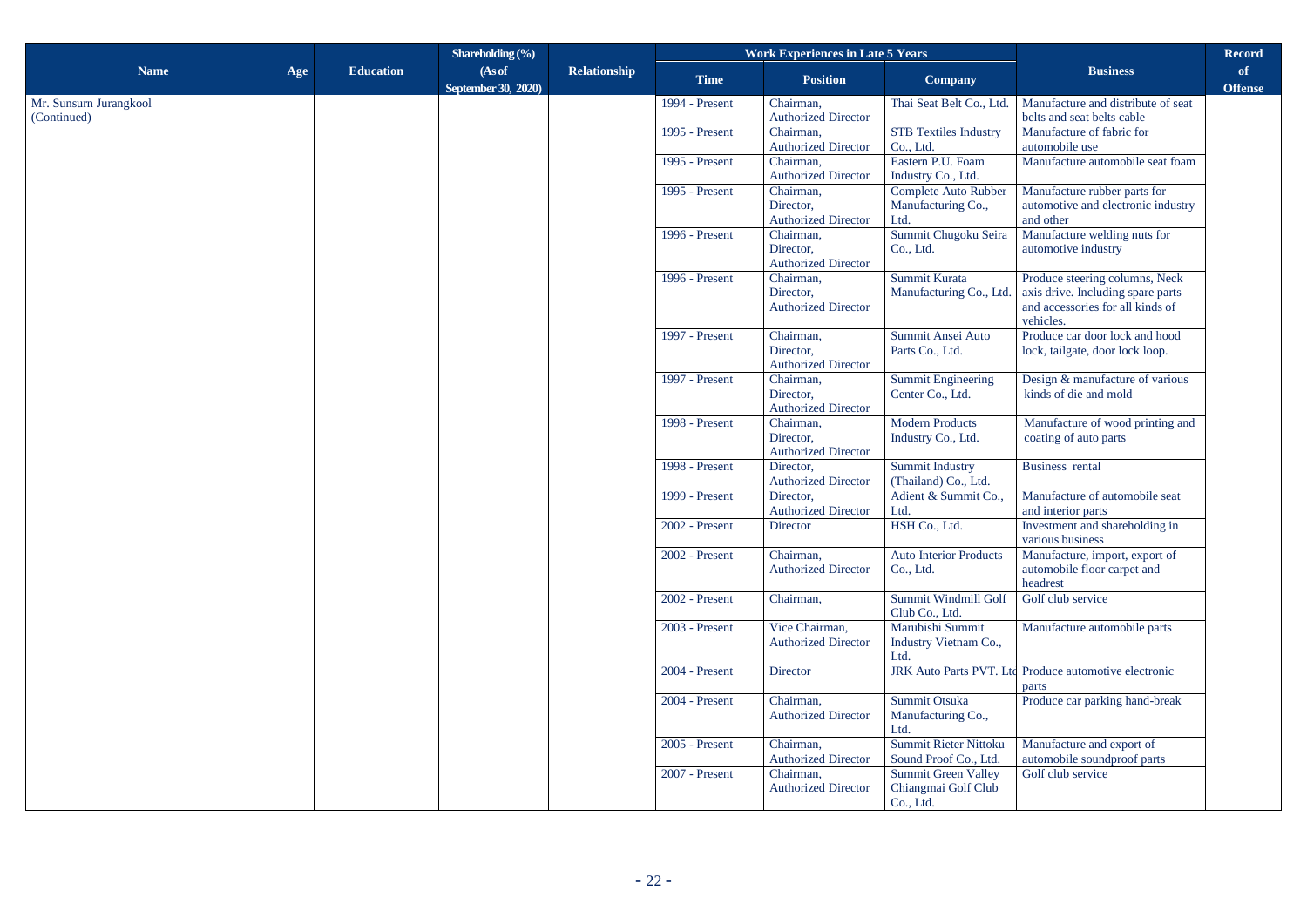|                                       |     |                  | Shareholding $(\% )$                 |              | <b>Work Experiences in Late 5 Years</b> |                                         | Record                                                           |                                                                                                                                                               |                      |
|---------------------------------------|-----|------------------|--------------------------------------|--------------|-----------------------------------------|-----------------------------------------|------------------------------------------------------------------|---------------------------------------------------------------------------------------------------------------------------------------------------------------|----------------------|
| <b>Name</b>                           | Age | <b>Education</b> | (As of<br><b>September 30, 2020)</b> | Relationship | <b>Time</b>                             | <b>Position</b>                         | Company                                                          | <b>Business</b>                                                                                                                                               | of<br><b>Offense</b> |
| Mr. Sunsurn Jurangkool<br>(Continued) |     |                  |                                      |              | 2008 - Present                          | Chairman,<br><b>Authorized Director</b> | Summit R&D Center<br>Co., Ltd.                                   | Automotive Product quality,<br>capacity testing service,<br>Calibration, Research and<br>technology development, Design<br>tools, Molds for automotive parts. |                      |
|                                       |     |                  |                                      |              | $2008$ - Present                        | Vice Chairman,<br>Director              | Hiruta And Summit<br>Co., Ltd.                                   | Produce automotive parts                                                                                                                                      |                      |
|                                       |     |                  |                                      |              | 2008 - Present                          | Chairman,<br><b>Authorized Director</b> | Summit Auto Body<br><b>Skill Development</b><br>Center Co., Ltd. | Training service                                                                                                                                              |                      |
|                                       |     |                  |                                      |              | $2009$ - Present                        | Director                                | <b>Steel Alliance Service</b><br>Center Co., Ltd.                | Coil steel, Slitter Steel                                                                                                                                     |                      |
|                                       |     |                  |                                      |              | $2013$ - Present                        | Chairman                                | Summit Keylex<br>(Thailand) Co., Ltd.                            | Produce vehicles parts and<br>accessories.                                                                                                                    |                      |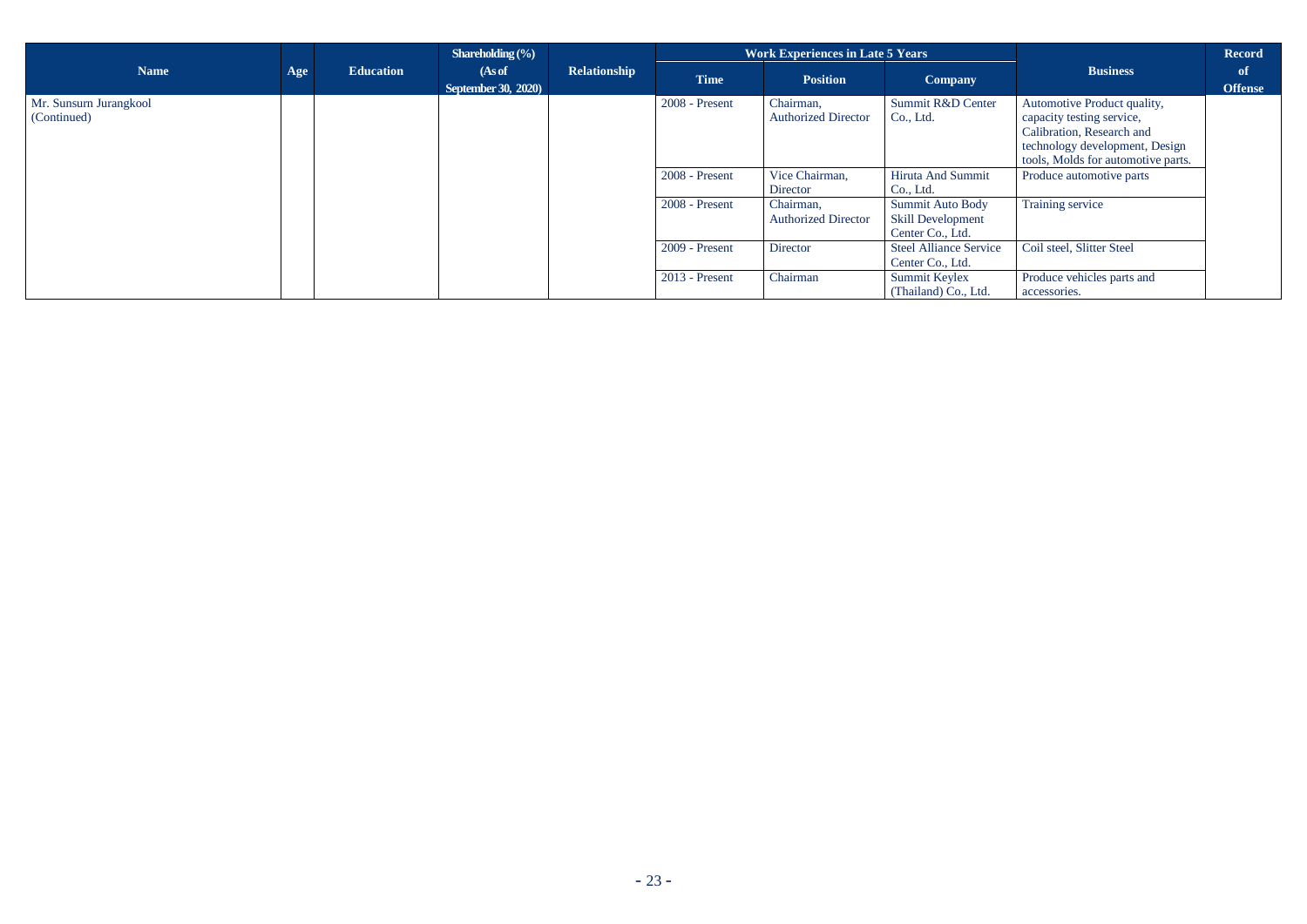|                                                                                 |     |                                                                   | Shareholding $(\% )$                 |                     |                        | <b>Work Experiences in Late 5 Years</b> |                                                                    |                                                                                        | <b>Record</b>        |
|---------------------------------------------------------------------------------|-----|-------------------------------------------------------------------|--------------------------------------|---------------------|------------------------|-----------------------------------------|--------------------------------------------------------------------|----------------------------------------------------------------------------------------|----------------------|
| <b>Name</b>                                                                     | Age | <b>Education</b>                                                  | (As of<br>September 30, 2020)        | <b>Relationship</b> | <b>Time</b>            | <b>Position</b>                         | Company                                                            | <b>Business</b>                                                                        | of<br><b>Offense</b> |
|                                                                                 | 82  | Mechanical                                                        | Direct                               | None                | <b>Listed Company</b>  |                                         |                                                                    |                                                                                        | None                 |
|                                                                                 |     | Engineering,<br>Faculty of<br>Technology,<br>Shizuoka University, | - None -<br>Indirect<br>$-$ None $-$ |                     | 1981 - Present         | Director                                | Thai Steel Cable Pcl.                                              | Manufacturer of control cable for<br>automobile/motorcycle and car<br>window regulator |                      |
|                                                                                 |     | Japan                                                             |                                      |                     | <b>Limited Company</b> |                                         |                                                                    |                                                                                        |                      |
|                                                                                 |     | Training: IOD                                                     |                                      |                     | 1972 - Present         | Director                                | TSK (Korea) Co., Ltd.                                              | Manufacturer of control cable for<br>automobile/motorcycle                             |                      |
|                                                                                 |     | $-$ None $-$                                                      |                                      |                     | 1973 - Present         | Director                                | Tajima TSK, Inc.                                                   | Manufacturer of car component                                                          |                      |
| Mr. Makoto Teraura                                                              |     |                                                                   |                                      |                     | 1973 - Present         | Director                                | HI-LEX KANTO, Inc.                                                 | Manufacturer of control cable for<br>automobile                                        |                      |
| 1. Date of Appointment                                                          |     |                                                                   |                                      |                     | 1975 - Present         | Chairman                                | <b>HI-LEX</b> Corporation                                          | Manufacturer of control cable for<br>automobile/motorcycle                             |                      |
| - April 2, $2005$                                                               |     |                                                                   |                                      |                     | 1980 - Present         | <b>Director</b>                         | Dae Dong System Co<br>Ltd.                                         | Manufacturer of control cable for<br>automobile                                        |                      |
| 2. Number of years in office<br>$-15$ years                                     |     |                                                                   |                                      |                     | 1981 - Present         | <b>Director</b>                         | HI-LEX Saitama, Inc.                                               | Manufacturer of control cable for<br>automobile/motorcycle and car<br>window regulator |                      |
| 3. Position as Director<br>$(1)$ Listed company - 1 company                     |     |                                                                   |                                      |                     | 1985 - Present         | Director                                | Izushi Cable, Inc.                                                 | Manufacturer of control cable for<br>automobile                                        |                      |
| (2) Limited company - 25 companies                                              |     |                                                                   |                                      |                     | 1989 - Present         | Director                                | HI-LEX Controls Inc.                                               | Manufacturer of car window<br>regulator and rear slider                                |                      |
| 4. Directorship/ Management in Business with<br>potential conflict of interest. |     |                                                                   |                                      |                     | 1989 - Present         | <b>Director</b>                         | HI-LEX Shimane, Inc.                                               | Manufacturer of control cable for<br>automobile and car window<br>regulator            |                      |
| $-None -$<br>5. Meeting attendance in 2020/total meetings                       |     |                                                                   |                                      |                     | 1992 - Present         | Director                                | HI-LEX America Inc.                                                | Manufacturer of control cable for<br>automobile/motorcycle                             |                      |
| - Board of director meeting :0/6                                                |     |                                                                   |                                      |                     | 1992 - Present         | Chairman                                | TSK of America Inc.                                                | Holding company                                                                        |                      |
| 6. Type of director that propose<br>- Director                                  |     |                                                                   |                                      |                     | 1993 - Present         | Director                                | HI-LEX Mexicana, S.A<br>DE.C.V                                     | Manufacturer of control cable for<br>automobile/motorcycle and car<br>window regulator |                      |
|                                                                                 |     |                                                                   |                                      |                     | 1995 - Present         | <b>Director</b>                         | Chongqing HI-LEX<br>Cable System Group<br>Co., Ltd.                | Manufacturer of control cable for<br>automobile/motorcycle and car<br>window regulator |                      |
|                                                                                 |     |                                                                   |                                      |                     | 1999 - Present         | Director                                | <b>HI-LEX</b> India Private<br>Ltd.                                | Manufacturer of control cable for<br>automobile/motorcycle and car<br>window regulator |                      |
|                                                                                 |     |                                                                   |                                      |                     | 1999 - Present         | <b>Director</b>                         | HI-LEX Vietnam Co<br>Ltd.                                          | Manufacturer of control cable for<br>motorcycle                                        |                      |
|                                                                                 |     |                                                                   |                                      |                     | 2000 - Present         | <b>Director</b>                         | <b>HI-LEX Cable System</b><br>Co., Ltd.                            | Manufacturer of control cable for<br>automobile and car window<br>regulator            |                      |
|                                                                                 |     |                                                                   |                                      |                     | 2002 - Present         | Director                                | Guangzhou TSK<br>Control Cable Co., Ltd.                           | Manufacturer of car component                                                          |                      |
|                                                                                 |     |                                                                   |                                      |                     | 2003 - Present         | Director                                | Dae Dong HI-LEX Inc.                                               | Manufacturer of car window<br>regulator and door module                                |                      |
|                                                                                 |     |                                                                   |                                      |                     | 2006 - Present         | <b>Director</b>                         | <b>HI-LEX Hungary Cable</b><br><b>System Manufacturing</b><br>LLC. | Manufacturer of control cable for<br>automobile                                        |                      |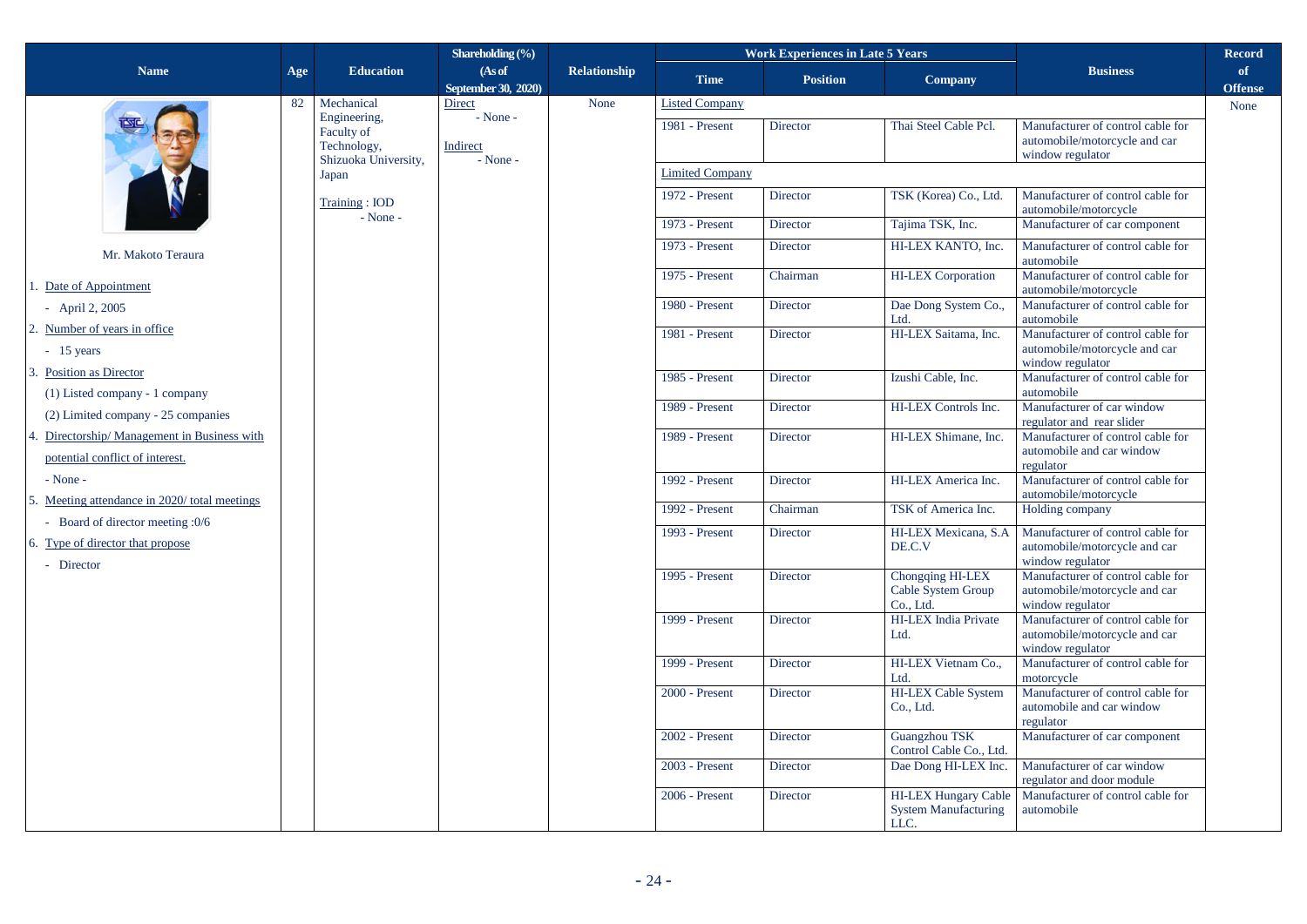|                                   |     |                  | Shareholding $(\% )$                 |                     |                  | <b>Work Experiences in Late 5 Years</b> |                                                           |                                                                                        | <b>Record</b>        |
|-----------------------------------|-----|------------------|--------------------------------------|---------------------|------------------|-----------------------------------------|-----------------------------------------------------------|----------------------------------------------------------------------------------------|----------------------|
| <b>Name</b>                       | Age | <b>Education</b> | (As of<br><b>September 30, 2020)</b> | <b>Relationship</b> | <b>Time</b>      | <b>Position</b>                         | <b>Company</b>                                            | <b>Business</b>                                                                        | of<br><b>Offense</b> |
| Mr. Makoto Teraura<br>(Continued) |     |                  |                                      |                     | 2007 - Present   | Director                                | <b>Guangdong HI-LEX</b><br>Cable System Co., Ltd.         | Manufacturer of control cable for<br>automobile/motorcycle and car<br>window regulator |                      |
|                                   |     |                  |                                      |                     | 2007 - Present   | Director                                | Changchun HI-LEX<br>Auto Cable Co., Ltd.                  | Manufacturer of control cable for<br>automobile/motorcycle and car<br>window regulator |                      |
|                                   |     |                  |                                      |                     | 2008 - Present   | Director                                | Daedong HI-LEX of<br>America Inc. LLC.                    | Manufacturer of car window<br>regulator and door module                                |                      |
|                                   |     |                  |                                      |                     | 2012 - Present   | Director                                | <b>Sun Medical</b><br><b>Technology Research</b><br>Corp. | Manufacturer of medical devices                                                        |                      |
|                                   |     |                  |                                      |                     | $2014$ - Present | Director                                | <b>Chongqing Evaheart</b><br>Medical Device Co., Ltd.     | Manufacturer of medical devices                                                        |                      |
|                                   |     |                  |                                      |                     | $2017$ - Present | Director                                | HI-LEX Miyagi, Inc.                                       | Manufacturer of control cable for<br>automobile and car window<br>regulator            |                      |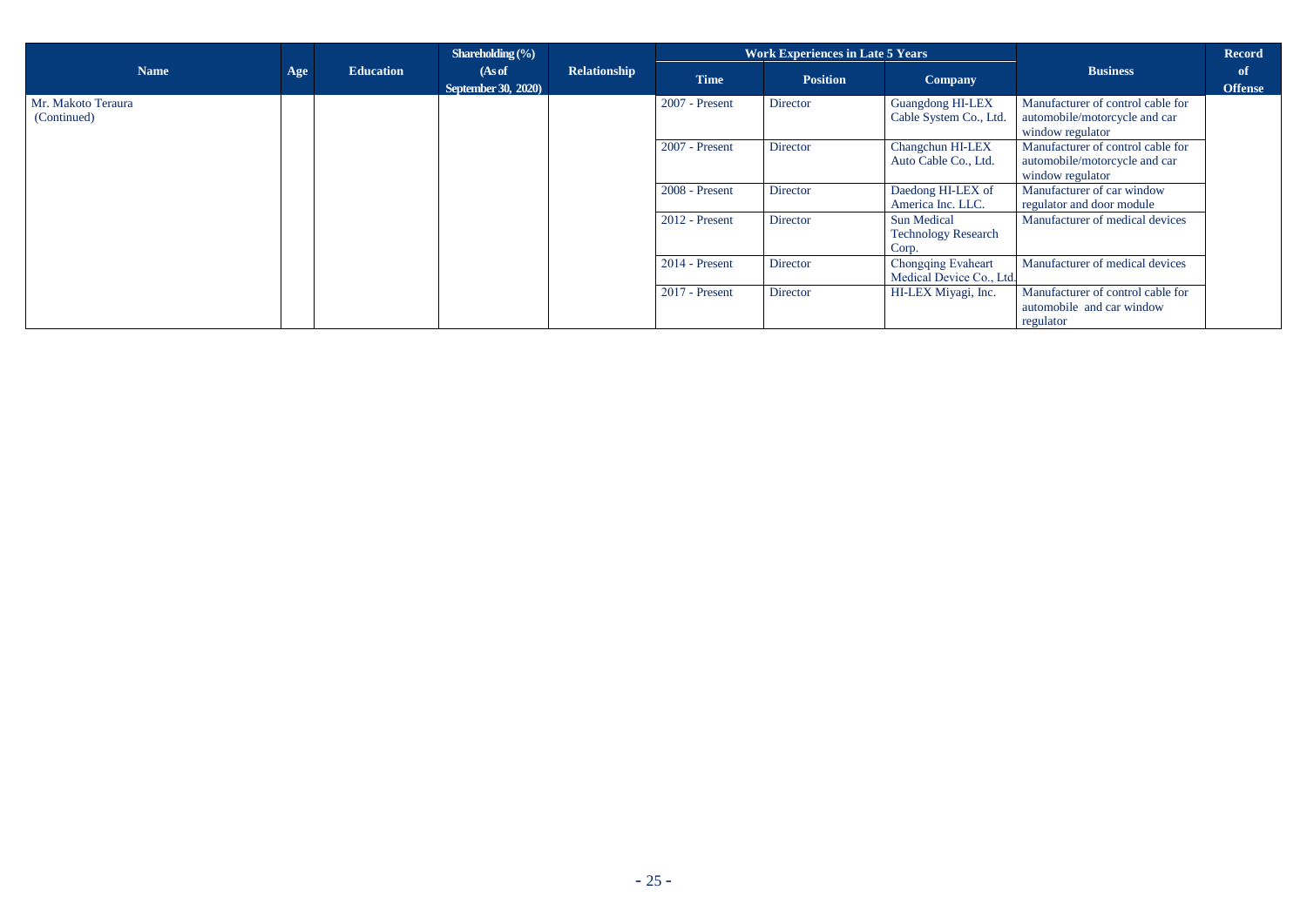|                                                                      |     |                                                  | Shareholding $(\frac{6}{6})$  |              |                         | <b>Work Experiences in Late 5 Years</b>    |                                               |                                                                    | <b>Record</b>        |
|----------------------------------------------------------------------|-----|--------------------------------------------------|-------------------------------|--------------|-------------------------|--------------------------------------------|-----------------------------------------------|--------------------------------------------------------------------|----------------------|
| <b>Name</b>                                                          | Age | <b>Education</b>                                 | (As of<br>September 30, 2020) | Relationship | <b>Time</b>             | <b>Position</b>                            | Company                                       | <b>Business</b>                                                    | of<br><b>Offense</b> |
|                                                                      | 73  | B.A., Accounting,                                | Direct                        | None         | <b>Listed Company</b>   |                                            |                                               |                                                                    | None                 |
|                                                                      |     | Chulalongkorn<br>University                      | $-$ None $-$<br>Indirect      |              | July 2020 - Present     | <b>Independent Director</b>                | Nok Airlines Public<br><b>Company Limited</b> | <b>Airlines</b>                                                    |                      |
|                                                                      |     | Training: IOD                                    | $-$ None $-$                  |              | March 2018 -<br>Present | <b>Independent Director</b>                | Nava Nakorn Pcl.                              | <b>Real Estate</b>                                                 |                      |
|                                                                      |     | - Director<br>Accreditation                      |                               |              | May 2016 - Present      | Chairman of the<br><b>Audit Committee</b>  | Thai Steel Cable Pcl.                         | Manufacturer of control cable for<br>automobile/motorcycle and car |                      |
|                                                                      |     | Program<br>(DAP35/2005)                          |                               |              | 2005 - Present          | Chairman of the<br>Corporate<br>Governance |                                               | window regulator                                                   |                      |
| Mr. Prinya Waiwatana                                                 |     | Audit Committee<br>Program                       |                               |              | 2005 - May 2016         | Committee<br>Audit                         |                                               |                                                                    |                      |
| 1. Date of Appointment                                               |     | (ACP 9/2005)<br><b>Director</b><br>Certification |                               |              |                         | Committee member.<br>Corporate             |                                               |                                                                    |                      |
| - April 2, $2005$                                                    |     | Program                                          |                               |              |                         | Governance<br>Committee member,            |                                               |                                                                    |                      |
| 2. Number of years in office<br>$-15$ years                          |     | (DCP 72/2006)                                    |                               |              |                         | Independent Director,<br>Nomination and    |                                               |                                                                    |                      |
| Total of years in office including this year's                       |     | Monitoring the<br>System of Internal             |                               |              |                         | Remuneration                               |                                               |                                                                    |                      |
| proposed term                                                        |     | <b>Control and Risk</b><br>Management            |                               |              | 2010 - Present          | Committee member<br>Independent Director,  | AIRA Capital Co., Ltd.                        | <b>Holding Company</b>                                             |                      |
| $-18$ years                                                          |     | (MIR 2/2008)                                     |                               |              |                         | Nomination and                             |                                               |                                                                    |                      |
| 3. Position as Director                                              |     | Role of the                                      |                               |              |                         | Remuneration<br>Committee member,          |                                               |                                                                    |                      |
| (1) Listed company - 5 companies                                     |     | Compensation<br>Committee                        |                               |              |                         | Investment                                 |                                               |                                                                    |                      |
| (2) Limited company - None-                                          |     | (RCC 10/2010)                                    |                               |              |                         | Committee member.<br>Chairman of the Risk  |                                               |                                                                    |                      |
| 4. Directorship/ Management in Business with                         |     |                                                  |                               |              |                         | Management<br>Committee                    |                                               |                                                                    |                      |
| potential conflict of interest.                                      |     |                                                  |                               |              | 2010 - Present          | <b>Independent Director,</b>               | Samart Corporation Pcl.                       | Telecommunication                                                  |                      |
| $-$ None $-$                                                         |     |                                                  |                               |              |                         | Corporate<br>Governance                    |                                               |                                                                    |                      |
| 5. Meeting attendance in 2020/total meetings                         |     |                                                  |                               |              |                         | Committee member                           |                                               |                                                                    |                      |
| - Board of director meeting : 6/6<br>- Audit Committee meeting : 4/4 |     |                                                  |                               |              |                         |                                            |                                               |                                                                    |                      |
| - Corporate Governance Committee : 2/2                               |     |                                                  |                               |              |                         |                                            |                                               |                                                                    |                      |
| - Nomination and Remuneration Committee                              |     |                                                  |                               |              |                         |                                            |                                               |                                                                    |                      |
| meeting : $2/2$                                                      |     |                                                  |                               |              |                         |                                            |                                               |                                                                    |                      |
| 6. Type of director that propose                                     |     |                                                  |                               |              |                         |                                            |                                               |                                                                    |                      |
| - Independent Director                                               |     |                                                  |                               |              |                         |                                            |                                               |                                                                    |                      |
|                                                                      |     |                                                  |                               |              |                         |                                            |                                               |                                                                    |                      |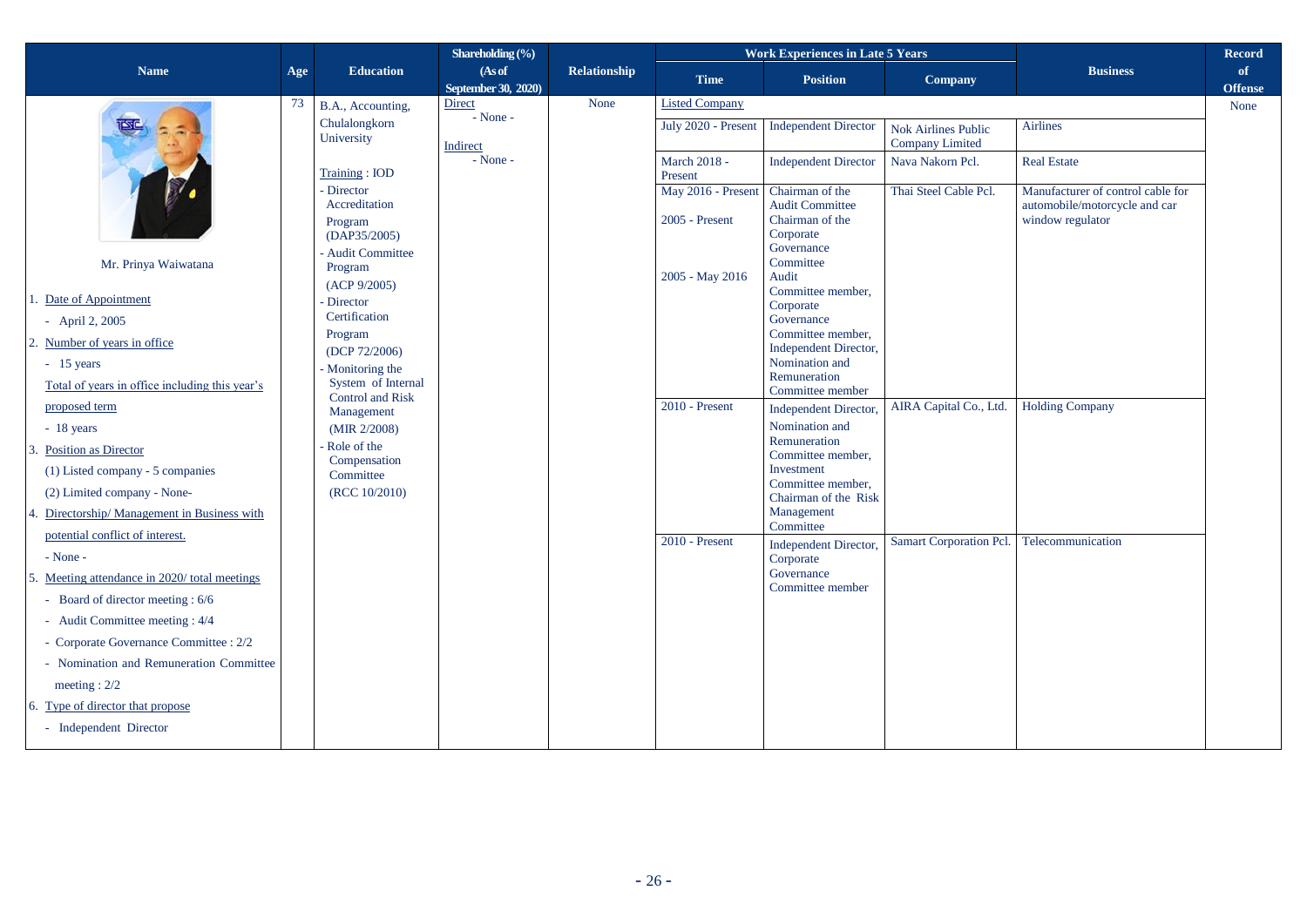|                                                                                                                                                                                                                                                                                                                                                                                                                                                     |     |                  | Shareholding $(\frac{6}{6})$         |              |             | <b>Work Experiences in Late 5 Years</b> |                | <b>Record</b>   |                      |
|-----------------------------------------------------------------------------------------------------------------------------------------------------------------------------------------------------------------------------------------------------------------------------------------------------------------------------------------------------------------------------------------------------------------------------------------------------|-----|------------------|--------------------------------------|--------------|-------------|-----------------------------------------|----------------|-----------------|----------------------|
| <b>Name</b>                                                                                                                                                                                                                                                                                                                                                                                                                                         | Age | <b>Education</b> | (As of<br><b>September 30, 2020)</b> | Relationship | <b>Time</b> | <b>Position</b>                         | <b>Company</b> | <b>Business</b> | of<br><b>Offense</b> |
| Mr. Prinya Waiwatana                                                                                                                                                                                                                                                                                                                                                                                                                                |     |                  |                                      |              |             |                                         |                |                 |                      |
| (Continued)                                                                                                                                                                                                                                                                                                                                                                                                                                         |     |                  |                                      |              |             |                                         |                |                 |                      |
| 7. Qualification of Independent Director                                                                                                                                                                                                                                                                                                                                                                                                            |     |                  |                                      |              |             |                                         |                |                 |                      |
| - Not being an executive officer, employee,<br>staff, salaried consultant of the Company<br>- Not being a professional service provider<br>(i.e. auditor, legal advisor) of the Company<br>Have no significant business relationship<br>with the Company in a manner which may<br>interfere with his independent judgment<br>(i.e. selling and purchasing of raw material,<br>goods, services or lending and borrowing<br>of money) of the Company. |     |                  |                                      |              |             |                                         |                |                 |                      |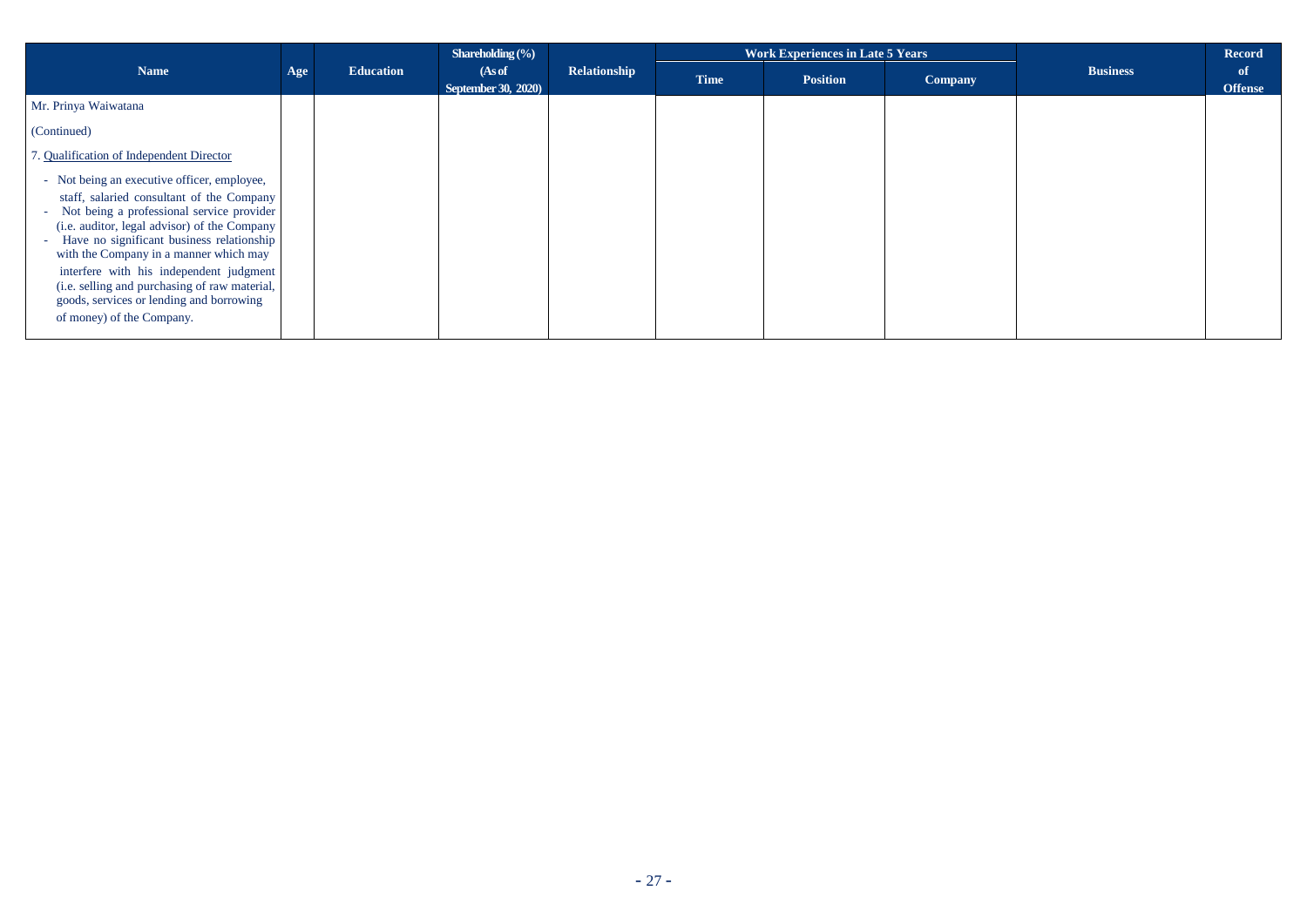|                                                |     |                                                                                                                                    | Shareholding $\overline{(}\%)$       |                     |                        | <b>Work Experiences in Late 5 Years</b>                                                                                                                          |                                   |                                                                                        | <b>Record</b>          |
|------------------------------------------------|-----|------------------------------------------------------------------------------------------------------------------------------------|--------------------------------------|---------------------|------------------------|------------------------------------------------------------------------------------------------------------------------------------------------------------------|-----------------------------------|----------------------------------------------------------------------------------------|------------------------|
| <b>Name</b>                                    | Age | <b>Education</b>                                                                                                                   | (As of                               | <b>Relationship</b> | <b>Time</b>            | <b>Position</b>                                                                                                                                                  | Company                           | <b>Business</b>                                                                        | of                     |
|                                                | 65  | M.A., Economies of                                                                                                                 | September 30, 2020)<br>Direct        | None                | <b>Listed Company</b>  |                                                                                                                                                                  |                                   |                                                                                        | <b>Offense</b><br>None |
|                                                |     | Planning & Policy,<br>Northeastern<br>University<br><b>Training: IOD</b><br>- Director<br>Accreditation<br>Program<br>(DAP84/2010) | $-$ None $-$<br>Indirect<br>- None - |                     | 2010 - Present         | Independent Director,<br><b>Audit Committee</b><br>member,<br>Nomination and<br>Remuneration<br>Committee member,<br>Corporate<br>Governance<br>Committee member | Thai Steel Cable Pcl.             | Manufacturer of control cable for<br>automobile/motorcycle and car<br>window regulator |                        |
| Mr. Chatchai Earsakul                          |     |                                                                                                                                    |                                      |                     | 2015 - Present         | Vice Chairman of<br>the Board                                                                                                                                    | Thai Packaging &<br>Printing Plc. | Produce and distribute packaging<br>material and offset printing                       |                        |
| 1. Date of Appointment                         |     |                                                                                                                                    |                                      |                     | <b>Limited Company</b> |                                                                                                                                                                  |                                   |                                                                                        |                        |
| - May $17, 2010$                               |     |                                                                                                                                    |                                      |                     | 2019 - Present         | <b>Managing Director</b>                                                                                                                                         | Thanyakij Service Co.,            | Warehouse and Dockyard                                                                 |                        |
| 2. Number of years in office                   |     |                                                                                                                                    |                                      |                     | 2011 - Present         | Director                                                                                                                                                         | Ltd.                              |                                                                                        |                        |
| $-10$ years                                    |     |                                                                                                                                    |                                      |                     |                        |                                                                                                                                                                  |                                   |                                                                                        |                        |
| Total of years in office including this year's |     |                                                                                                                                    |                                      |                     |                        |                                                                                                                                                                  |                                   |                                                                                        |                        |
| proposed term                                  |     |                                                                                                                                    |                                      |                     |                        |                                                                                                                                                                  |                                   |                                                                                        |                        |
| $-13$ years                                    |     |                                                                                                                                    |                                      |                     |                        |                                                                                                                                                                  |                                   |                                                                                        |                        |
| 3. Position as Director                        |     |                                                                                                                                    |                                      |                     |                        |                                                                                                                                                                  |                                   |                                                                                        |                        |
| (1) Listed company - 2 companies               |     |                                                                                                                                    |                                      |                     |                        |                                                                                                                                                                  |                                   |                                                                                        |                        |
| (2) Limited company - 1 company                |     |                                                                                                                                    |                                      |                     |                        |                                                                                                                                                                  |                                   |                                                                                        |                        |
| 4. Directorship/ Management in Business with   |     |                                                                                                                                    |                                      |                     |                        |                                                                                                                                                                  |                                   |                                                                                        |                        |
| potential conflict of interest.                |     |                                                                                                                                    |                                      |                     |                        |                                                                                                                                                                  |                                   |                                                                                        |                        |
| $-$ None $-$                                   |     |                                                                                                                                    |                                      |                     |                        |                                                                                                                                                                  |                                   |                                                                                        |                        |
| 5. Meeting attendance in 2020/total meetings   |     |                                                                                                                                    |                                      |                     |                        |                                                                                                                                                                  |                                   |                                                                                        |                        |
| - Board of director meeting : 6/6              |     |                                                                                                                                    |                                      |                     |                        |                                                                                                                                                                  |                                   |                                                                                        |                        |
| - Audit Committee meeting : 4/4                |     |                                                                                                                                    |                                      |                     |                        |                                                                                                                                                                  |                                   |                                                                                        |                        |
| - Corporate Governance Committee : 2/2         |     |                                                                                                                                    |                                      |                     |                        |                                                                                                                                                                  |                                   |                                                                                        |                        |
| - Nomination and Remuneration Committee        |     |                                                                                                                                    |                                      |                     |                        |                                                                                                                                                                  |                                   |                                                                                        |                        |
| meeting : $2/2$                                |     |                                                                                                                                    |                                      |                     |                        |                                                                                                                                                                  |                                   |                                                                                        |                        |
| 6. Type of director that propose               |     |                                                                                                                                    |                                      |                     |                        |                                                                                                                                                                  |                                   |                                                                                        |                        |
| - Independent Director                         |     |                                                                                                                                    |                                      |                     |                        |                                                                                                                                                                  |                                   |                                                                                        |                        |